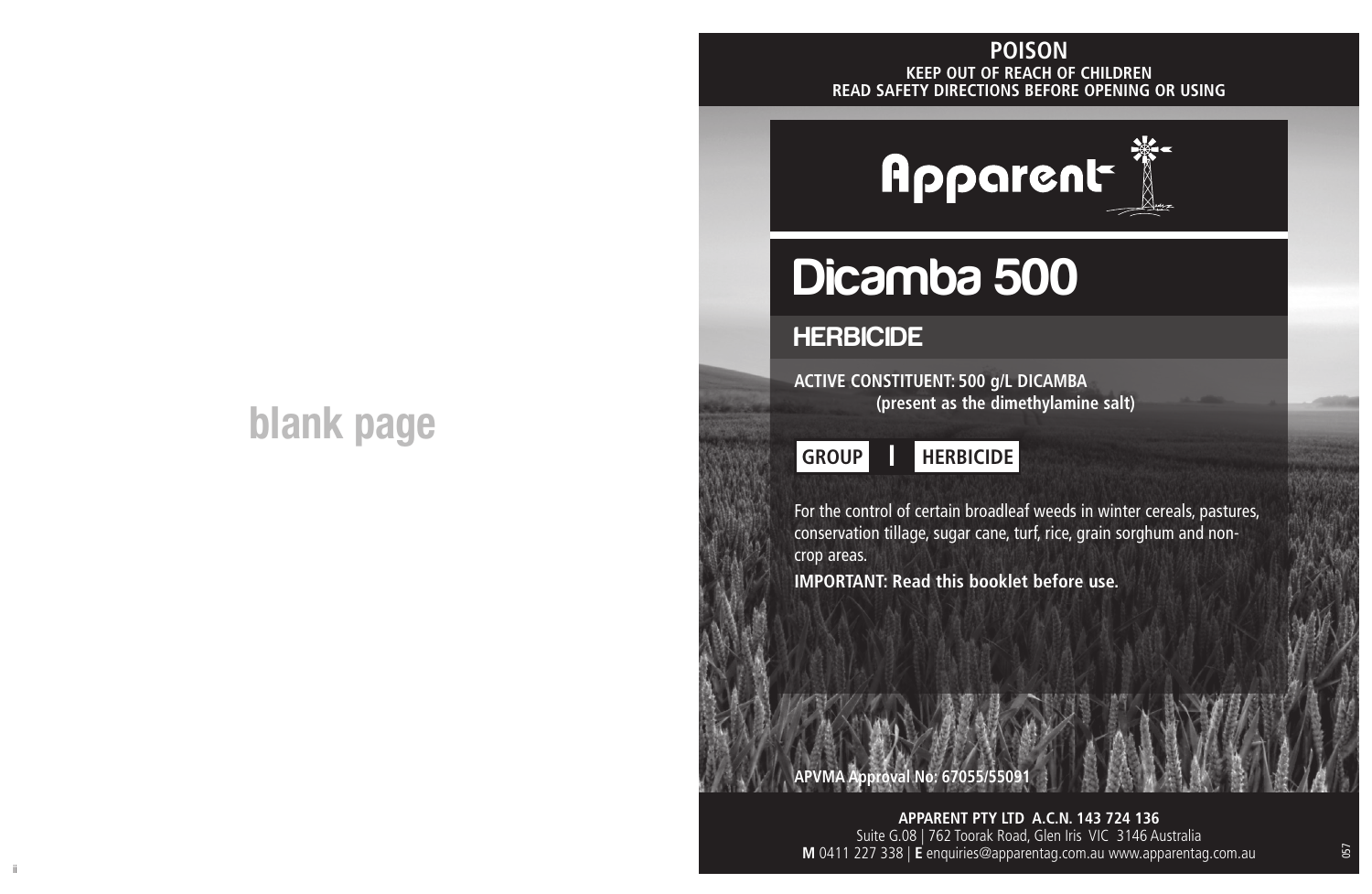#### **DIRECTIONS FOR USE:**

#### **RESTRAINTS:**

**DO NOT** spray when rain seems likely to occur within 4 hours.

**DO NOT** spray when weeds are wet with dew or rain or under stress from drought, low soil fertility, extreme cold or water logging.

**DO NOT** spray outside recommended crop growth as crop damage may result. **DO NOT** apply to crops or pastures with clover, lucerne or medics.

| <b>CROP</b>                                                                                                                                                                                                               | <b>WEEDS CONTROLLED</b>                                                                                                                                                                                                                                                                     | <b>STATE</b>               | <b>RATE</b>                                                                                                | <b>CRITICAL COMMENTS</b>                                                                                                                                                                                                                                                                                                                                                                                                               |
|---------------------------------------------------------------------------------------------------------------------------------------------------------------------------------------------------------------------------|---------------------------------------------------------------------------------------------------------------------------------------------------------------------------------------------------------------------------------------------------------------------------------------------|----------------------------|------------------------------------------------------------------------------------------------------------|----------------------------------------------------------------------------------------------------------------------------------------------------------------------------------------------------------------------------------------------------------------------------------------------------------------------------------------------------------------------------------------------------------------------------------------|
| Wheat, Oats, Barley,<br>Triticale, Commercial<br>Rye From 5 leaf to early<br>tillering (Zadoks (15-22)                                                                                                                    | Doublegee (Three Cornered Jack, Spiny Emex) Wireweed (Hogweed), Seedling Docks, Tares,<br>Hexham Scent (Melilotus) Wild Turnip (Brassica toumefortil), Soldier Thistle, Mustards, Wild Radish,<br>Capeweed, Common Ice-Plant, Charlock, Ward's Weed, Vetch, Turnip Weed (Rapistrum rugosum) | All States                 | 160 mL plus 700 mL of<br>MCPA Amine 500 a/L                                                                | Spray when most weeds have germinated and are in the 2 to 4 leaf stage. In some instances suppression only of<br>Wireweed (Hoaweed) and Capeweed will occur.                                                                                                                                                                                                                                                                           |
| Wheat, Oats, Barley,<br>Triticale, Commercial Rve<br>From 5 leaf early tillering<br>stage until the fully<br>tillered stage and before<br>iointing occurs (Zadoks<br>$15, 21 - 30$                                        | Doublegee (Three Cornered Jack, Spiny Emex), Wireweed, Vetch, Variegated Thistle, Tares,<br>Sunflower. Hexham Scent (Melilotus). Docks                                                                                                                                                      |                            | 280 mL                                                                                                     | Spray when most weeds have germinated and are still in the young rosette stage. When weeds do not form a<br>rosette, spray when they have not more than 8 true leaves. In some instances suppression only of Wireweed                                                                                                                                                                                                                  |
|                                                                                                                                                                                                                           | Doublegee (Three Cornered Jack, Spiny Emex), Climbing Buckwheat (Black Bindweed), Clover,<br>Hexham Scent (Melilotus), Docks                                                                                                                                                                | WA only                    |                                                                                                            | (Hoaweed) and Climbing Buckwheat (Black Bindweed) will occur.                                                                                                                                                                                                                                                                                                                                                                          |
|                                                                                                                                                                                                                           | New Zealand Spinach, Climbing Buckwheat (Black Bindweed), Doublegee (Three Cornered Jack,<br>Spiny Emex), Wireweed (Hoqweed), Hexham Scent (Melilotus), Docks, Clover, Fat-Hen, Variegated<br>Thistle, Scotch (Cotton or Woolly) Thistle, Sunflowers, Vetch, Tree Hogweed                   | Qld, NSW, Vic<br>only      |                                                                                                            |                                                                                                                                                                                                                                                                                                                                                                                                                                        |
|                                                                                                                                                                                                                           | Wild Turnip (Brassica toumefortil), Radish, Mustards, Tares, Charlock, Capeweed, Sorrel, Saffron<br>Thistle, Chickweed, Clover, Common Ice-Plant, Hoary Cress, Ward's Weed, Turnip Weed (Rapistrum<br>rugosum)                                                                              | SA only                    | 280 mL plus 1L of<br>500 g/L                                                                               | Do not use Apparent Dicamba 500 Herbicide plus 2,4-D in Oats in SA. If any of these weeds are found in these<br>MCPA Amine 500 g/L or cereal crops as well as the above weeds, the addition of MCPA OR 2,4-D is essential. Spray when most weeds<br>700 mL of 2,4-D Amine have germinated and are still in the young rosette stage.<br>In some instances, suppression only of Wireweed (Hogweed), Capeweed and Hoary Cress will occur. |
|                                                                                                                                                                                                                           | Common Ice-Plant                                                                                                                                                                                                                                                                            | WA only                    | 320 mL plus 800 mL<br>2.4-D Amine 500 g/L                                                                  | A mixture with 2.4-D Amine must not be used in Tasmania                                                                                                                                                                                                                                                                                                                                                                                |
|                                                                                                                                                                                                                           | Chickweed, Sorrel, Wireweed                                                                                                                                                                                                                                                                 | WA only                    | 400 mL or 280 mL plus<br>800 mL of 2.4-D Amine<br>500 g/L or 280 mL plus<br>1.2 L of MCPA Amine<br>500 g/L |                                                                                                                                                                                                                                                                                                                                                                                                                                        |
|                                                                                                                                                                                                                           | Mintweed                                                                                                                                                                                                                                                                                    | NSW, Qld<br>only           | 280 mL plus 1.2 L of<br>MCPA Amine 500 g/L or                                                              |                                                                                                                                                                                                                                                                                                                                                                                                                                        |
|                                                                                                                                                                                                                           | Wild Turnip (Brassica tournefortil), Radish, Mustards, Tares, Charlock, Capeweed, Sorrel, Saffron<br>Thistle, Chickweed, Turnip Weed (Rapistrum rugosurn)                                                                                                                                   | Qld, NSW,<br>Vic, Tas only | 280 mL plus 700 mL of<br>2,4- D Amine 500 g/L                                                              |                                                                                                                                                                                                                                                                                                                                                                                                                                        |
| Wheat, Barley, Triticale,<br>Commercial Rye From<br>early tillering (4 to 5 fully<br>emerged main stem<br>leaves, plus one or more<br>tillers) until fully tillered<br>and before the start of<br>jointing (Zadoks 21-30) | Climbing Buckwheat (Black Bindweed), Deadnettle, Turnip Weed (Rapistrum rugosum), Wireweed.<br>Wild Turnip (Brassica toumeforfi)                                                                                                                                                            | NSW, Qld<br>only           | 200 - 280 mL plus 5-7<br>a Metsulfuron                                                                     | Spray when weeds have no more than 8 true leaves. Use higher rate on larger weeds. Tank mixes of Apparent<br>Dicamba 500 Herbicide and Metsulfuron may result in reduced control of Wireweed in some situations.                                                                                                                                                                                                                       |
| Barley, Triticale,<br>Commercial Rve rom 5<br>leaf until fully tillered and<br>before jointing occurs<br>(Zadoks 21 - 30)<br>Wheat, Oats From 5 leaf<br>until fully tillered and                                          | <b>Volunteer Peas</b>                                                                                                                                                                                                                                                                       | SA only                    | 60 mL plus 1 L<br>Dicamba M<br>120 mL plus 1 L<br>Dicamba M                                                | Apply when most peas are 5-7 cm high.                                                                                                                                                                                                                                                                                                                                                                                                  |
| before jointing occurs<br>(Zadoks 15 - 30)                                                                                                                                                                                |                                                                                                                                                                                                                                                                                             |                            |                                                                                                            |                                                                                                                                                                                                                                                                                                                                                                                                                                        |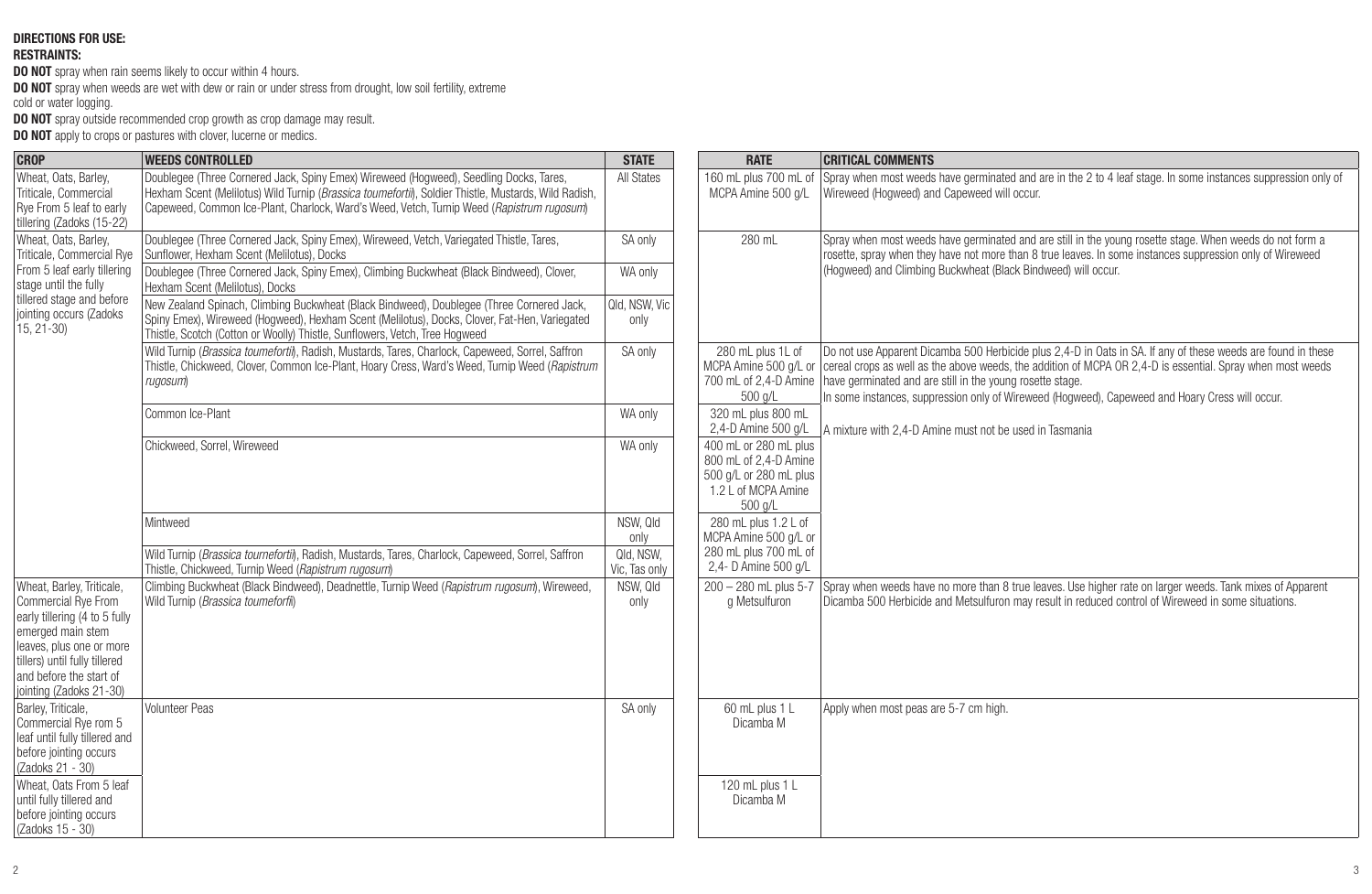| <b>CROP</b>                                                                                                                               | <b>WEEDS CONTROLLED</b>                                                                                                                                                                                                                                                                                                                                                                                                                                                                                                                        | <b>STATE</b>                       | <b>RATE</b>                                                                       | <b>CRITICAL COMMENTS</b>                                                                                                                                                                                                                                                                                                                                                                                                                                                                                                           |                                                                            |                                                                                                                                                                                                                                                              |
|-------------------------------------------------------------------------------------------------------------------------------------------|------------------------------------------------------------------------------------------------------------------------------------------------------------------------------------------------------------------------------------------------------------------------------------------------------------------------------------------------------------------------------------------------------------------------------------------------------------------------------------------------------------------------------------------------|------------------------------------|-----------------------------------------------------------------------------------|------------------------------------------------------------------------------------------------------------------------------------------------------------------------------------------------------------------------------------------------------------------------------------------------------------------------------------------------------------------------------------------------------------------------------------------------------------------------------------------------------------------------------------|----------------------------------------------------------------------------|--------------------------------------------------------------------------------------------------------------------------------------------------------------------------------------------------------------------------------------------------------------|
| stage until 6 leaf stage<br>Maize<br>Post emergence until<br>maize is approx. 90 cm<br>high or until 15 days prior<br>to tassle emergence | Grain Sorghum From 3 leaf Caltrop (Yellow Vine), Bathurst & Noogoora Burrs, Parthenium Weed, Mintweed, Annual Gooseberry,<br>Blackberry Nightshade, Fat-Hen, Sunflower, Seedling Perennial Gooseberry, Seedling Khaki Weed,<br>Redshank, Dwarf Amaranth, Redroot Amaranth, Green Amaranth, Cobbler's Pegs, Field Bindweed,<br>Thomapples (Datura), Bellvine, Lucerne, Annual Ground Cherry, Wireweed, Climbing Buckwheat<br>(Black Bindweed), Pigweed, Common Sow Thistle, New Zealand Spinach, Doublegee (Three<br>Cornered Jack, Spiny Emex) | All States<br>(not central<br>Q(d) | 320-560 mL                                                                        | Apply when weeds have 3 to 5 true leaves. Do not treat weeds which are beyond the rosette stage.<br><b>Method of Application:</b><br>By boom spray as an overall directed spray, applying 100 to 250 litres of water per hectare or by aircraft applying<br>45 litres per hectare. Use the higher rate on larger weeds and where Amaranthus, Mintweed and Blackberry<br>Nightshade are the major problems or where Annual and Perennial Gooseberry are present. Certain maize varieties<br>may develop clubfoot of the prop roots. |                                                                            |                                                                                                                                                                                                                                                              |
| Grain Sorghum From 3<br>leaf stage until 6 leaf<br>stage                                                                                  | Thornapple (Datura), Mintweed, Amaranthus, Black (Giant) Pigweed Caltrop (Yellow Vine), Bladder<br>Ketmia. Noogoora Burr                                                                                                                                                                                                                                                                                                                                                                                                                       | NSW, Qld, NT<br>Only               | 280 mL plus 1.8 L<br>mL plus 1.5 L Atrazine<br>500 g/L                            | Caltrop or Bladder Ketmia is present.                                                                                                                                                                                                                                                                                                                                                                                                                                                                                              |                                                                            | Apply when weeds have 3 to 5 true leaves. Do not apply in hot dry conditions. Apply by boom spray as an overall<br>Atrazine 500 g/L or 320 spray applying 50 to 250 litres of water per hectare. Use the higher rate of Apparent Dicamba 500 Herbicide where |
| Rice<br>Pre - Sowing<br>Post - Sowing<br>either before permanent<br>water or until rice is at the<br>midtillering stage                   | Docks                                                                                                                                                                                                                                                                                                                                                                                                                                                                                                                                          | NSW, NT only                       | 560 mL (mature docks)                                                             | 400 mL (seedling docks) Pre-sowing: Apply before the end of August and do not cultivate or graze for 14 days after spraying.<br>Post-sowing: Preferably apply before the application of permanent water. If permanent water has been applied<br>Apparent Dicamba 500 Herbicide can be applied up to the mid-tillering stage, provided the docks are exposed. Use<br>100 L/ha for boom application.                                                                                                                                 |                                                                            |                                                                                                                                                                                                                                                              |
| Pinus radiata Plantations<br>At least 10 months prior<br>to planting pines                                                                | Sorrel (in pastures to be planted to pines)                                                                                                                                                                                                                                                                                                                                                                                                                                                                                                    | All States                         | 1.1 L or 560 mL plus<br>1.4 L of 2.4D Amine<br>500 g/L                            | Apply in September/October period before the sorrel flowers. Add 600 q/L non-ionic wetting agent to the mixture.                                                                                                                                                                                                                                                                                                                                                                                                                   |                                                                            |                                                                                                                                                                                                                                                              |
|                                                                                                                                           | Naturally regenerated pines                                                                                                                                                                                                                                                                                                                                                                                                                                                                                                                    | SA, Vic, NSW<br>only               | $2 - 8$ L                                                                         | Use the high rate where total control is essential. Apply in Spring.                                                                                                                                                                                                                                                                                                                                                                                                                                                               |                                                                            |                                                                                                                                                                                                                                                              |
| Sugarcane<br>Post-emergence                                                                                                               | Bathurst Burr, Bellvine, Blackberry Nightshade, Calopo, Caltrop, Cleome, Cobbler's Pegs, Common<br>Saw Thistle, Convolvulus, Fat-Hen, Green Amaranth, Khaki Weed, Noogoora Burr, Parthenium<br>Weed, Perennial Gooseberry, Pigweed, Pink Burr, Redroot Amaranth, Sensitive Plant, Sida retusa,<br>Tar Vine, Thickhead, Thornapple                                                                                                                                                                                                              | NSW. Old.<br>WA, NT only           | 560 mL                                                                            | Spray when most weeds have germinated and are in the young rosette stage or when they have not more than 8<br>true leaves.<br>Method of Application:<br>By boom spray as an overall directed spray, applying 100 to 250 litres of water per hectare or by aircraft applying<br>45 litres per hectare.                                                                                                                                                                                                                              |                                                                            |                                                                                                                                                                                                                                                              |
|                                                                                                                                           | Amaranthus, Black (Giant) Pigweed, Caltrop, Mintweed, Noogoora Burr, Pigweed, Thomapple<br>(Datura)                                                                                                                                                                                                                                                                                                                                                                                                                                            | NSW, Qld, NT<br>only               | 280 mL plus 1.8 L<br>mL plus 1.5 L Atrazine<br>500 g/L                            | Apply when weeds have 3 to 5 true leaves. Do not apply in hot dry conditions. Apply by boom spray as an overall<br>Atrazine 500 q/L or 320 Spray applying 50 to 250 litres of water per hectare. Use the higher rate Apparent Dicamba 500 Herbicide where<br>Caltrop is present.                                                                                                                                                                                                                                                   |                                                                            |                                                                                                                                                                                                                                                              |
| Potatoes                                                                                                                                  | Clover, Docks, Wireweed (Hogweed), Thistles, Chickweed, Climbing Buckwheat (Black Bindweed),<br>Blackberry Nightshade, Fat-Hen                                                                                                                                                                                                                                                                                                                                                                                                                 | Tas only                           | 500 mL-1.2 L                                                                      | Apply after haulm senescence in sufficient water to give even coverage. May be mixed with Amitrole or 2,4-D to<br>improve spectrum of weeds controlled. Refer to respective labels of these herbicides for application rates. Add<br>suitable surfactant for improved coverage.<br><b>NOTE:</b> Do not apply when potato haulms are still green.                                                                                                                                                                                   |                                                                            |                                                                                                                                                                                                                                                              |
| <b>CROP</b>                                                                                                                               | <b>WEEDS CONTROLLED</b>                                                                                                                                                                                                                                                                                                                                                                                                                                                                                                                        | <b>STATE</b>                       |                                                                                   | <b>RATE</b>                                                                                                                                                                                                                                                                                                                                                                                                                                                                                                                        |                                                                            | <b>CRITICAL COMMENTS</b>                                                                                                                                                                                                                                     |
| <b>Grass Pastures And</b><br>Perennial Grass                                                                                              | Cotton (Woolly or True Scotch) Thistle, Variegated Thistle, Star Thistle, Black or Spear Thistle, Illyrian<br>Thistle, Doublegee (Three Cornered Jack, SpinyEmex), Parthenium Weed, Smart-Weed (Water<br>Pepper), Hexham Scent (Melilotus), Stemless Thistle, Caltrop (Yellow Vine), Horehound and Rumex<br>spp. including Curled and Broadleaf Docks                                                                                                                                                                                          | All States                         | Per ha<br>280-560 ml for<br>seedlings<br>560 ml -1.1   for<br>young mature plants | High Vol Per 100 L<br>40 mL for seedlings<br>76 mL for young<br>mature plants                                                                                                                                                                                                                                                                                                                                                                                                                                                      | Per 15 L K'sack<br>10 mL for seedlings<br>18 mL for young<br>mature plants | When applying by boom spray use 110 to 280 litres of mixture per<br>hectare.                                                                                                                                                                                 |
|                                                                                                                                           | Common Ice-Plant, Hoary Cress, Sorrel and Saffron Thistle                                                                                                                                                                                                                                                                                                                                                                                                                                                                                      |                                    | 280 mL plus 800<br>mL of 2.4-D Amine<br>500 a/L                                   | 20 mL plus 60 mL of<br>2.4-D Amine 500 a/L 2.4-D Amine 500 a/L                                                                                                                                                                                                                                                                                                                                                                                                                                                                     | 6 mL plus 15 mL of                                                         | Add 600 g/L non-ionic surfactant to spray mix.                                                                                                                                                                                                               |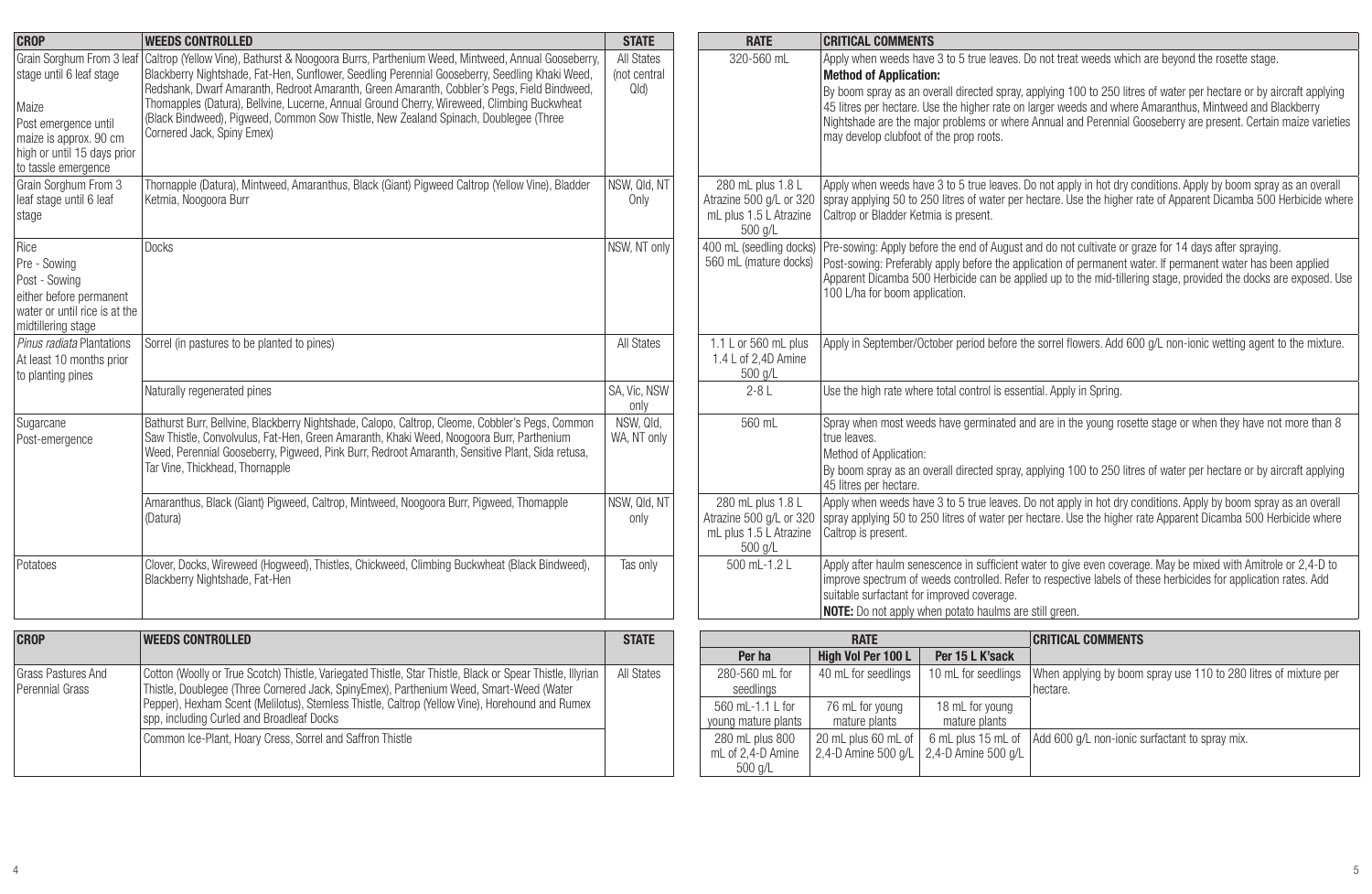| <b>CROP</b>                    | <b>WEEDS CONTROLLED</b>                                                                                                                                                                                                                                              | <b>STATE</b>                        | <b>RATE</b>                               |                                                                    |                                                 | <b>CRITICAL COMMENTS</b>                                                                                                                                                                                                                       |  |
|--------------------------------|----------------------------------------------------------------------------------------------------------------------------------------------------------------------------------------------------------------------------------------------------------------------|-------------------------------------|-------------------------------------------|--------------------------------------------------------------------|-------------------------------------------------|------------------------------------------------------------------------------------------------------------------------------------------------------------------------------------------------------------------------------------------------|--|
|                                |                                                                                                                                                                                                                                                                      |                                     | Per ha                                    | High Vol Per 100 L                                                 | Per 15 L K'sack                                 |                                                                                                                                                                                                                                                |  |
| Non-Crop Situation             | Annual Ragweed, Blue Heliotrope, Burr Ragweed, Galvanised Burr, Ground Cherry, Ox-Eye Daisy,<br>Perennial Ragweed, Russian Knapweed, Skeleton Weed, Wild (Field or Crow) Garlic                                                                                      | All States                          | 8.81                                      | 600 ml                                                             | 130 mL                                          | Use a minimum of 1500 L/ha water carrier. Add 600 g/L non-ionic<br>surfactant. Spray Russian Knapweed at flowering. Spray Angled                                                                                                               |  |
|                                | California (Perennial or Canada)Thistle, Field Bindweed, Paterson's Curse, Prairie Ground Cherry,<br>Ragwort, Stinking Mayweed (Foetid Chamomile)                                                                                                                    |                                     | 4 <sub>1</sub>                            | 280mL                                                              | 60ml                                            | Onion Weed. Bladder Campion. Ox-Eve Daisy and Paterson's Curse<br>before flowering.                                                                                                                                                            |  |
|                                | Afghan Thistle, Artichoke Thistle, Star Thistle                                                                                                                                                                                                                      |                                     | 1.61                                      | 100 mL                                                             | 24 ml                                           |                                                                                                                                                                                                                                                |  |
|                                | Horehound, Angled Onion Weed (Three cornered Garlic), Bladder Campion, Cotton (Woolly or True<br>Scotch) Thistle, Docks, Sorrel, Stemless Thistle, Variegated (or spotted) Thistle                                                                                   |                                     | 1.2L                                      | 80 mL                                                              | 18 mL                                           | Spray Wild Garlic during Spring before bulbs start to form and re spray<br>I later if dormant bulbs shoot. Spray prior to flowering.                                                                                                           |  |
|                                | Illvrian Thistle, Parthenium Weed, Smart-Weed                                                                                                                                                                                                                        |                                     | 600 mL                                    | 40 mL                                                              | 10 mL                                           |                                                                                                                                                                                                                                                |  |
|                                | Poverty Weed                                                                                                                                                                                                                                                         | SA only                             |                                           | 21                                                                 | 440 mL                                          |                                                                                                                                                                                                                                                |  |
|                                | Mist Flower                                                                                                                                                                                                                                                          | Qld. NT only                        | 12L                                       | 800 mL                                                             | 180 mL                                          | Blackberry Nightshade at seeding stage. For Creeping Knotweed apply                                                                                                                                                                            |  |
|                                | <b>Blackberry Nightshade</b>                                                                                                                                                                                                                                         | WA only                             | $320 - 560$ mL                            |                                                                    | $5 - 9$ mL                                      | in early Summer to actively growing plants.                                                                                                                                                                                                    |  |
|                                | Creeping Knot Weed                                                                                                                                                                                                                                                   |                                     | 1.2-2.4 L/ha                              |                                                                    | 18-36 mL                                        | For Slender Ice-Plant and Khaki Weed spray when actively growing at                                                                                                                                                                            |  |
|                                | Slender Ice Plant                                                                                                                                                                                                                                                    |                                     | 320 mL $+$ 800 mL<br>2,4D 500 g/L         |                                                                    | 6 mL                                            | voung rosette stage.<br>For Rubber Vine apply in Autumn during active growth.                                                                                                                                                                  |  |
|                                | Khaki Weed                                                                                                                                                                                                                                                           |                                     | 600 mL                                    |                                                                    | 9 <sub>ml</sub>                                 |                                                                                                                                                                                                                                                |  |
|                                | Rubber Vine                                                                                                                                                                                                                                                          |                                     | 1.4L                                      |                                                                    | 22 mL                                           |                                                                                                                                                                                                                                                |  |
| Grass Pastures<br>and Non-Crop | Rubber Vine                                                                                                                                                                                                                                                          | Qld. NT only                        | 2-4 L plus 2.5 L of<br>2,4D Ester 800 g/L | 140-280 mL plus<br>175 mL of 2.4D Ester<br>800 g/L                 | 20-40 mL plus 25<br>mL of 2.4D Ester<br>800 g/L | Apply during April or May. For application by misting machines. Add<br>1600 mL Apparent Dicamba 500 Herbicide to 10 L of water.                                                                                                                |  |
| Turf                           | Catsear, Cudweeds, Pennywort, Lamb's Tongue, Fleabanes, Fumitory, Wireweed, Chickweed,<br>Cotula, Sorrel, Dock, Clovers, Capeweed, Toad Rush, Peppercress, Dandelion, Scarlet Pimpernel,<br>Creeping Oxalis, Pearlwort, Trefoil, Yarrow, Bindy-Eye, Jo-Jo (Onehunga) | All States                          | Amine 500 g/L                             | 1.2 L plus 4 L of 2,4D   80 mL plus 250 mL o<br>2.4D Amine 500 a/L | 18 mL plus 60 mL of<br>2,4D Amine 500 g/L       | Use a minimum of 1000 L/ha water carrier. Do not spray on Buffalo<br>Grass, Bent Grass, Lippia or Strawberry Clover. Spray when weeds are<br>voung and actively growing.                                                                       |  |
|                                | Fat-Hen, Red Flowered Mallow, Purple - Top, Stagger Weed, Swine Cress                                                                                                                                                                                                | NSW, NT, SA,<br>Old, WA, Tas<br>onh |                                           |                                                                    |                                                 |                                                                                                                                                                                                                                                |  |
| <b>Woody Species</b>           | Moreton Bay Ash (Carbeen), Blue Gum, Bitter Bark, Brisbane Black Wattle                                                                                                                                                                                              | All States                          |                                           |                                                                    |                                                 | By partial frill or tree injection technique mix 1 part Apparent Dicamba 500 Herbicide with 12.5 parts of water and apply 2 mL of the mixture<br>to cuts in the softwood at not more than 6 cm spacings around the circumference of each tree. |  |
|                                | Mimosa (Mimosa pigra)                                                                                                                                                                                                                                                | NT only                             | $2 - 2.4 L$                               | 400 ml                                                             | 60 mL                                           | Apply to actively growing plants. Preferably apply during the wet<br>season. Retreatment may be necessary to control seedling regrowth<br>for application see General Instructions).                                                           |  |

#### **ADDITIONAL RESTRAINTS FOR CONSERVATION TILLAGE**

• When grass and broadleaf weeds are present, use a mixture of Apparent Dicamba 500 Herbicide and Glyphosate 450.

• DO NOT disturb treated weeds by cultivation, sowing or grazing for 1 day after treatment of annual weeds and 7 days for perennial weeds.

• DO NOT treat weeds heavily covered with dust or silt.

• DO NOT apply if rainfall is likely within 6 hours of application.

• Observe plant back periods listed under General Instructions.

• When applying to dry soil surfaces, at least 15 mm rainfall is required before the plant back period begins.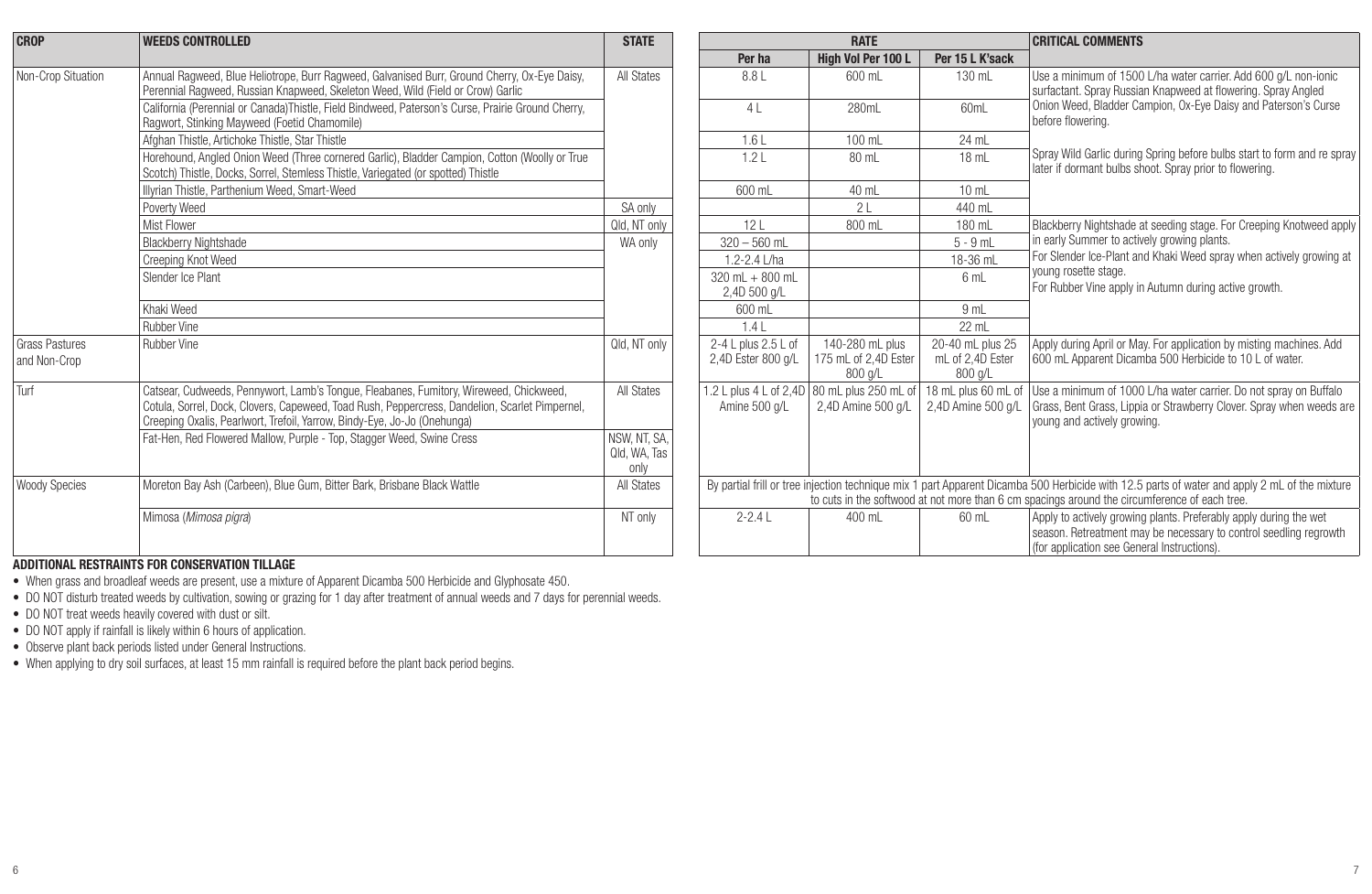| <b>CROP</b>                                                                                          | <b>WEEDS CONTROLLED</b>                                                                                                                                                                                                                                                                                                                                                                                                                                                   | <b>STATE</b>                                                       | <b>RATE</b>                                                                                   | <b>CRITICAL COMMENTS</b>                                                                                                                                                                                                                                                                                                          |
|------------------------------------------------------------------------------------------------------|---------------------------------------------------------------------------------------------------------------------------------------------------------------------------------------------------------------------------------------------------------------------------------------------------------------------------------------------------------------------------------------------------------------------------------------------------------------------------|--------------------------------------------------------------------|-----------------------------------------------------------------------------------------------|-----------------------------------------------------------------------------------------------------------------------------------------------------------------------------------------------------------------------------------------------------------------------------------------------------------------------------------|
| Seed Bed Salvage,<br>Conservation tillage.<br>Direct Drilling For weed<br>control in fallow, stubble | Amaranthus (Red Shank), Native Amaranth, Sow Thistle, Volunteer Cereals, Turnip Weed, Wireweed<br>Hooweed), Medics, Variegated Thistle, Wild Oats, Wild Mustard, Docks, Paterson's Curse<br>Barnvard Grass, Liverseed Grass<br>Apple of Peru, Mintweed, Noogoora Burr, Yellow Vine (Caltrop), Climbing Buckwheat (Black<br>or pasture prior to sowing   Bindweed), Barnyard Grass, Canary Grass (Annual Phalaris), Thorn Apple, Wild or Prickly Lettuce                   | Qld. NSW. Vic. SA.<br>WA. NT only<br>NSW only<br>Qld. NSW. NT only | 160-240 mL plus glyphosate 450 g/L at<br>400-600 mL or glyphosate 360 g/L at<br>500-700 ml    | If excessively wet conditions occur shortly after application or sowing some retardation of crop<br>establishment may occur in certain broadleaf crops. Spray when most weeds have germinated<br>and are still in the young rosette or pre-tillering stage. Use the lower rate when weeds are prior<br>to tillering or seedlings. |
| with a full disturbance<br>implement                                                                 | Annual Ryegrass, Volunteer Field Peas, Tree Hogweed, Capeweed                                                                                                                                                                                                                                                                                                                                                                                                             | NSW. Vic. SA.<br>WA only                                           |                                                                                               | Increase to the higher rate as weeds reach tillering or are 10-15 cm diameter/high. In grazed<br>situations if heavy grazing has occurred allow regrowth to 6-8 cm high before spraying.                                                                                                                                          |
|                                                                                                      | Barnyard Grass, Liverseed Grass                                                                                                                                                                                                                                                                                                                                                                                                                                           | Qld, NT only                                                       | 160-240 mL plus glyphosate 450 g/L at<br>800 mL-1.2 L                                         | Visible symptoms of weed control may not be apparent for 10-21 days.                                                                                                                                                                                                                                                              |
|                                                                                                      | Sorrel                                                                                                                                                                                                                                                                                                                                                                                                                                                                    | WA, SA, Vic, NSW<br>only                                           | 160-240 mL plus glyphosate 450 g/L at<br>650-800 mL or glyphosate 360 g/L at 800<br>mL to 1 L |                                                                                                                                                                                                                                                                                                                                   |
| Direct Drilling,<br>conservation tillage, non-                                                       | Clover                                                                                                                                                                                                                                                                                                                                                                                                                                                                    | <b>All States</b>                                                  | 200 mL                                                                                        | Add to glyphosate or Sprayseed as required (mixtures of Sprayseed plus Apparent Dicamba 500<br>Herbicide must not be used in Tas). Follow label recommended rates.                                                                                                                                                                |
| and all between cropping                                                                             | till fallow, minimum tillage Doublegee (Three Cornered Jack, Spiny Emex), Wireweed, Vetch, Docks, Tares, Sunflower,<br>Hexham Scent (Melilotus), Variegated Thistle                                                                                                                                                                                                                                                                                                       | SA only                                                            | 280 mL                                                                                        | Spray when most weeds have germinated and are still in the young rosette stage, when they<br>have not more than 8 true leaves.                                                                                                                                                                                                    |
| applications                                                                                         | Doublegee (Three Cornered Jack, Spiny Emex), Climbing Buckwheat (Black Bindweed),<br>Hexharn Scent (Melilotus), Docks                                                                                                                                                                                                                                                                                                                                                     | WA only                                                            |                                                                                               |                                                                                                                                                                                                                                                                                                                                   |
|                                                                                                      | New Zealand Spinach                                                                                                                                                                                                                                                                                                                                                                                                                                                       | Qld, NSW, NT only                                                  |                                                                                               |                                                                                                                                                                                                                                                                                                                                   |
| Direct Drilling.<br>conservation tillage, non-                                                       | Climbing Buckwheat (Black Bindweed), Doublegee (Three Cornered Jack, Spiny Emex),<br>Wireweed (Hogweed), Hexharn Scent (Melilotus), Docks, Fat-Hen, Variegated Thistle, Scotch<br>till fallow, minimum tillage   (Cotton or Woolly) Thistle, Sunflowers, Vetch, Tree Hogweed                                                                                                                                                                                              | Old, NSW, Tas, Vic.<br>NT only                                     | 280 mL                                                                                        | Spray when most weeds have germinated and are still in the young rosette stage, when they<br>have not more than 8 true leaves.                                                                                                                                                                                                    |
| and all between cropping                                                                             | Chickweed, Sorrel, Wireweed                                                                                                                                                                                                                                                                                                                                                                                                                                               | WA only                                                            | 400 ml                                                                                        |                                                                                                                                                                                                                                                                                                                                   |
| applications                                                                                         | Common Ice-Plant. Hoarv Cress. Sorrel. Saffron Thistle                                                                                                                                                                                                                                                                                                                                                                                                                    | <b>All States</b>                                                  | 280 mL plus 800 mL 2.4D Amine 500 a/l                                                         |                                                                                                                                                                                                                                                                                                                                   |
|                                                                                                      | Caltrop (Yellow Vine), Datura, Bathurst and Noogoora Burrs, Parthenium Weed, Amaranthus,<br>Mintweed, Annual Gooseberry, Blackberry Nightshade, Fat-Hen, Sunflower, Seedling Perennial<br>Gooseberry, Seedling Khaki Weed, Bellvine, Cobbler's Pegs, Star Thistle, Black or Spear Thistle,<br>Illyrian Thistle, Doublegee (Three Cornered Jack, Spiny Emex), Smart-Weed (Water Pepper),<br>Stemless Thistle. Horehound and Rumex sop including Curled and Broadleaf Docks | <b>All States</b>                                                  | 320-560 mL for seedlings                                                                      | Apply when weeds have at least 3 to 5 true leaves and are actively growing. Do not treat weeds<br>which are bevond the rosette stage.<br>Use the higher rate on large weeds.                                                                                                                                                      |
|                                                                                                      | Convolvulus, Sida-retusa, Sensitive Plant, Pink Burr, Cleome, Centro, Thickhead, Tar-Vine                                                                                                                                                                                                                                                                                                                                                                                 | Qld. NSW. NT. Vic.<br>Tas, WA only                                 |                                                                                               |                                                                                                                                                                                                                                                                                                                                   |

#### **NOT TO BE USED FOR ANY OTHER PURPOSE, OR IN ANY MANNER, CONTRARY TO THIS LABEL UNLESS AUTHORISED UNDER APPROPRIATE LEGISLATION.**

#### **WITHHOLDING PERIOD: DO NOT HARVEST, GRAZE OR CUT FOR STOCK FOOD FOR 7 DAYS AFTER APPLICATION.**

#### **GENERAL INSTRUCTIONS**

Spray when weeds are young and actively growing, and unless stated otherwise, before the 3-5 true leaf stage.

#### **HERBICIDE RESISTANCE WARNING HERBICIDE I GROUP**

8 a contract the contract of the contract of the contract of the contract of the contract of the contract of the contract of the contract of the contract of the contract of the contract of the contract of the contract of t Apparent Dicamba 500 Herbicide is a member of the Benzoic acid group of herbicides. Apparent Dicamba 500 Herbicide has the Disruptor of plant cell growth mode of action. For weed resistance management Apparent Dicamba 500 Herbicide is a Group I Herbicide. Some naturally occurring weed biotypes resistant to Apparent Dicamba 500 Herbicide and other Group I Herbicides may exist through normal genetic variability in any weed population. The resistant individuals can eventually dominate the weed population if these herbicides are used repeatedly. These resistant weeds will not

be controlled by Apparent Dicamba 500 Herbicide or other Group I Herbicides. Since the occurrence of resistant weeds is difficult to detect prior to use, Apparent Pty Ltd accepts no liability for any losses that may result from the failure of Apparent Dicamba 500 Herbicide to control resistant weeds.

#### **MIXING:**

Add the required amount of product directly to the tank and mix well. **APPLICATION:**

#### **For Boom Application:**

Apply by a properly calibrated boom spray using not less than 50 L of water per hectare unless indicated otherwise in the Critical Comments column.

#### **For Aerial Application:**

Apply at least 25 L total spray volume per hectare. The aircraft should fly as low as practical under the prevailing conditions to minimize drift.

#### **For High Volume Application:**

Apply minimum 1500 L per hectare.

#### **For Knapsack Application:**

A 15 L knapsack treats 150 square metres.

#### **MIMOSA CONTROL:**

#### **Broadacre application:**

Apply 2-2.4 L/ha water in 60 L of water per hectare. Helicopter application preferred.

#### **High Volume application:**

Apply 400 mL in 110 L water using ground equipment. Thoroughly wet all leaves and stems of the plant.

#### **Basal Bark application:**

Apply 60 mL in 15 L water to plants of less than 5 cm basal diameter. Spray liberally all around the base and 25-40 cm up the stem.

#### **Cut Stump application:**

Apply 60 mL in 15 L water on plants up to 10 cm basal diameter. Cut trees as close to ground level as is possible and spray the freshly cut surface before the sap dries.

**Note:** A temporary wilting may be evident in crops after application. If seasonal conditions are late or dry seek further advice before spraying as damage may result from spraying crops under these conditions. Growers should seek advice before spraying recently released cereal varieties. Certain maize varieties may develop clubfoot of the prop roots.